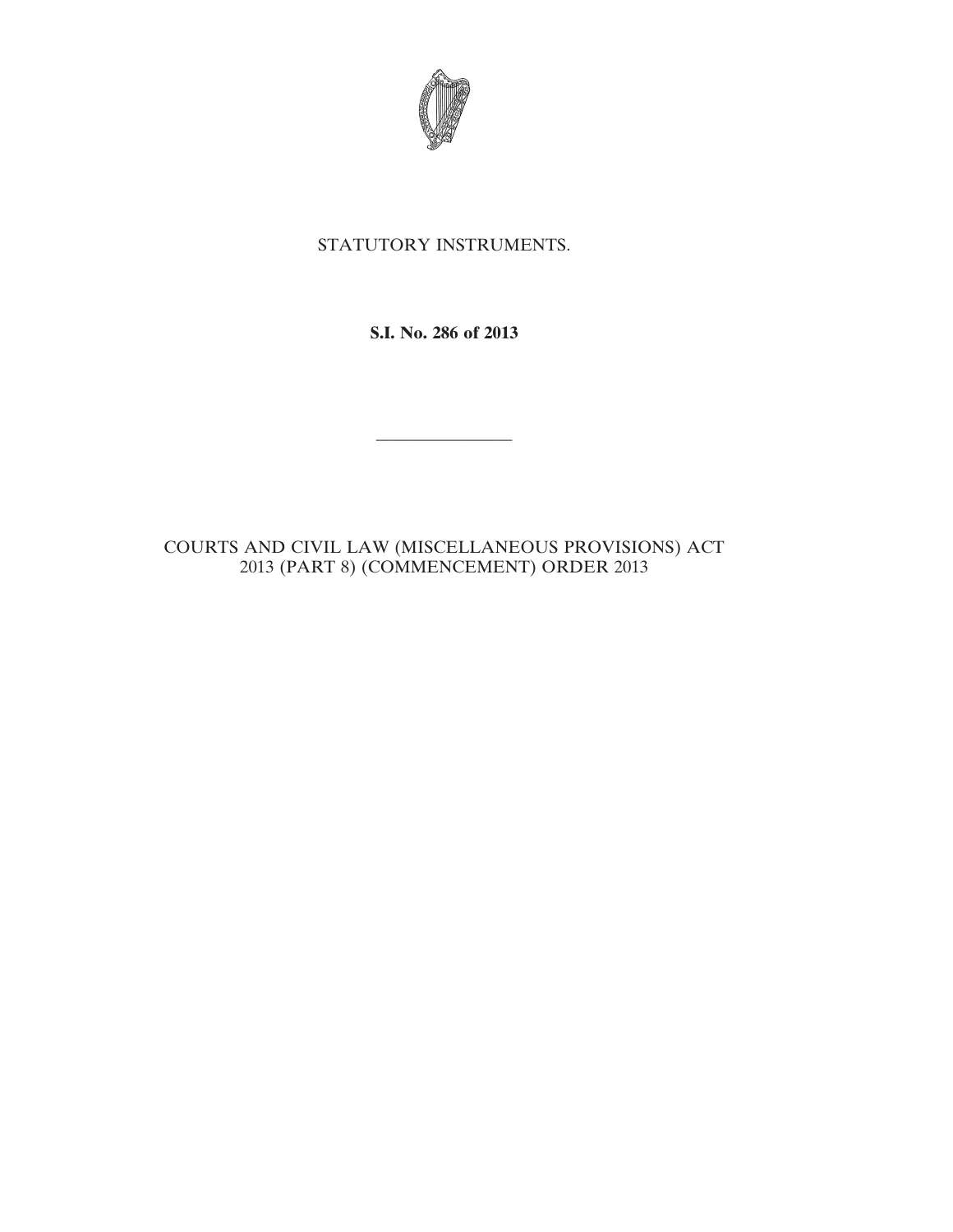## COURTS AND CIVIL LAW (MISCELLANEOUS PROVISIONS) ACT 2013 (PART 8) (COMMENCEMENT) ORDER 2013

The Minister for Justice and Equality, in exercise of the powers conferred on him by section 1(5) of the Courts and Civil Law (Miscellaneous Provisions) Act 2013 (No. 32 of 2013), hereby orders as follows:

1. This Order may be cited as the Courts and Civil Law (Miscellaneous Provisions) Act 2013 (Part 8) (Commencement) Order 2013.

2. The 31st day of July 2013 is appointed as the day on which Part 8 of the Courts and Civil Law (Miscellaneous Provisions) Act 2013 (No. 32 of 2013) shall come into operation.



GIVEN under the Official Seal of the Minister for Justice and Equality, 26 July 2013.

## CONAN MCKENNA,

A Person Authorised Under Section 15 of the Ministers and Secretaries Act 1924 to Authenticate the Seal of the Minister for Justice and Equality.

*Notice of the making of this Statutory Instrument was published in "Iris Oifigiúil" of* 30*th July*, 2013.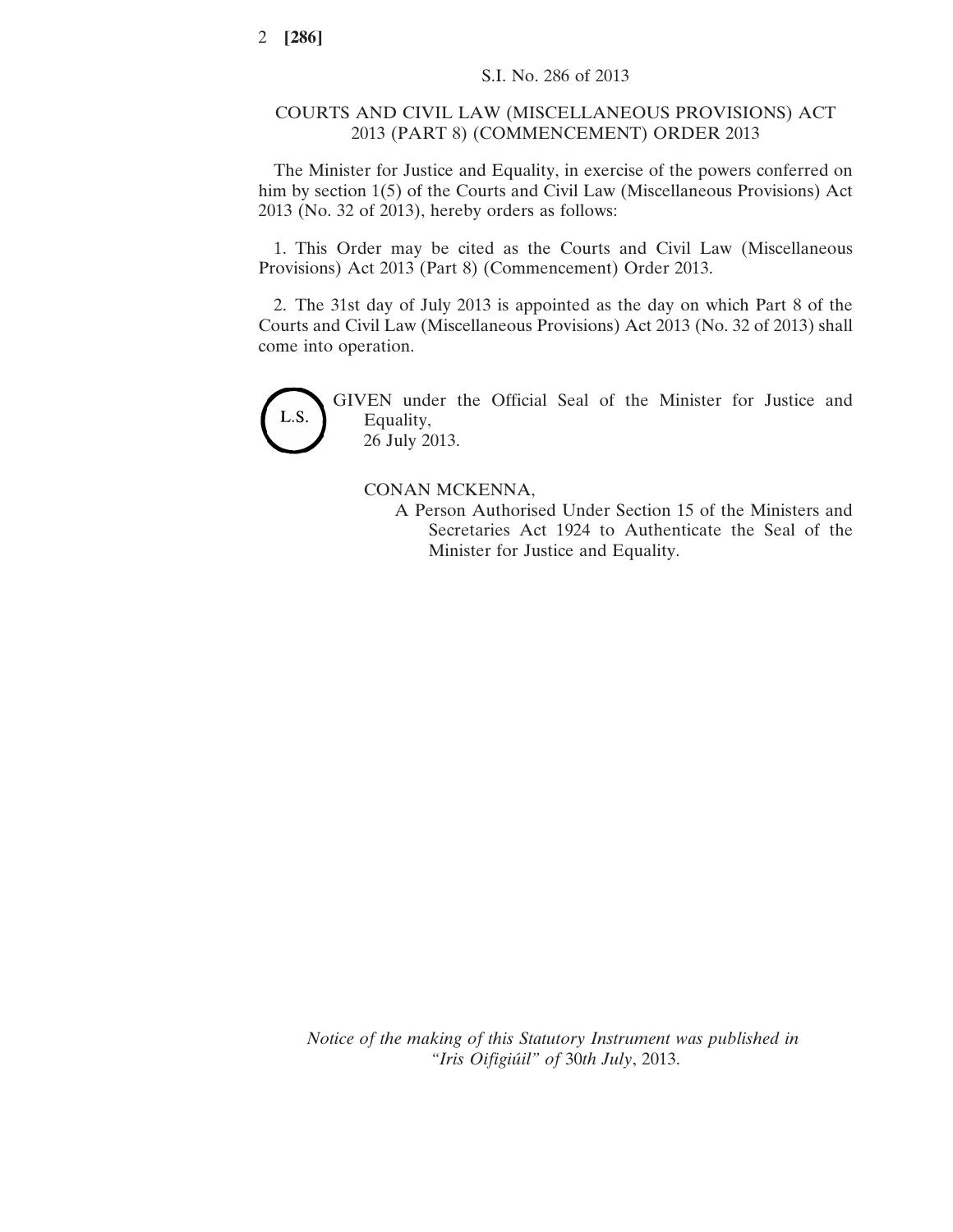**[286]** 3

## EXPLANATORY NOTE

*(This note is not part of the Instrument and does not purport to be a legal interpretation.)*

This Order appoints 31 July 2013 as the date on which the provisions of Part 8 of the Courts and Civil Law (Miscellaneous Provisions) Act 2013 come into operation. Part 8 provides for amendments to the Personal Insolvency Act 2012.